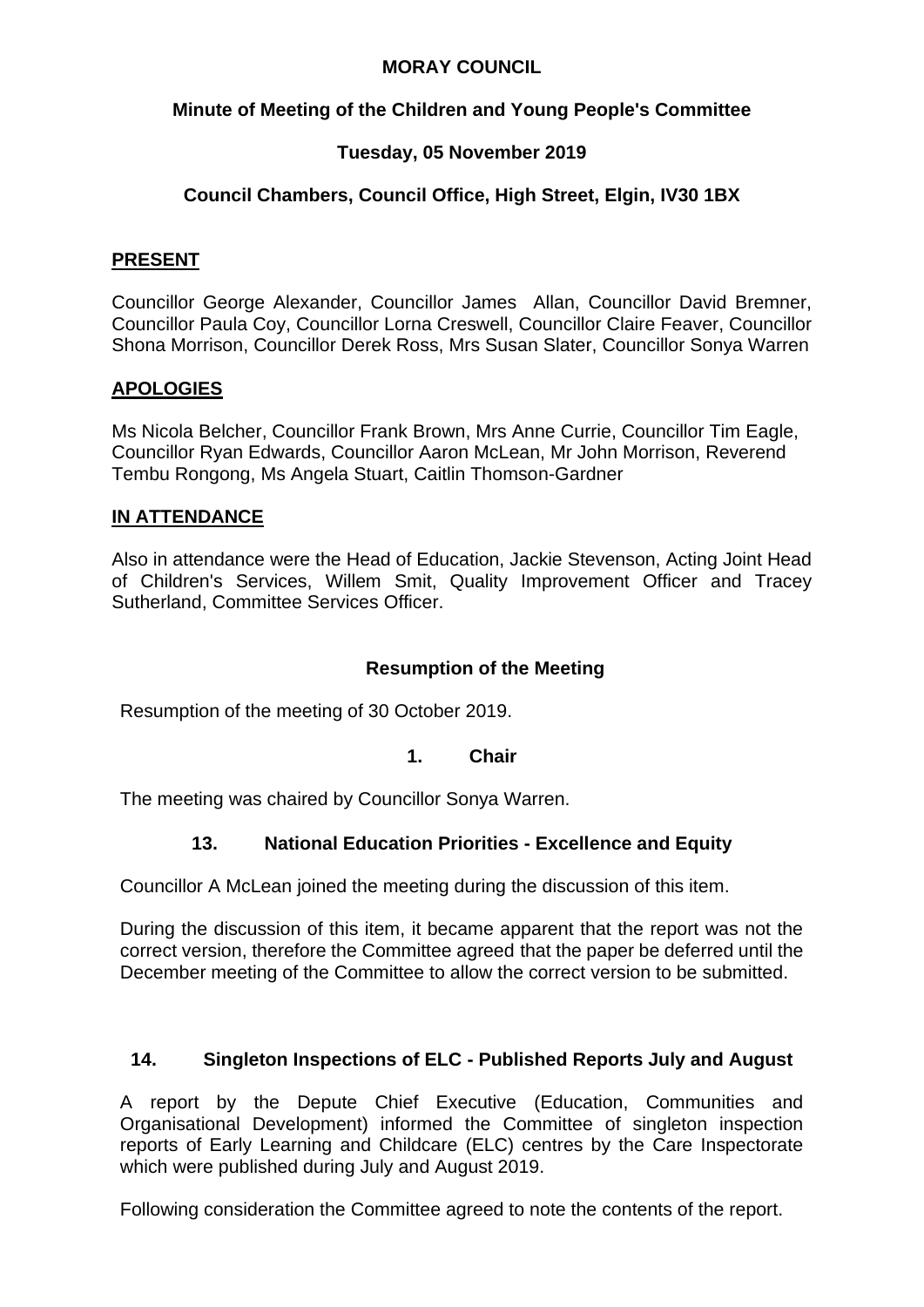### **15. Implementation of Pupil Equity Fund in Moray Schools - Progress Update**

A report by the Depute Chief Executive (Education, Communities and Organisational Development) informed the Committee about progress made with the implementation of the Pupil Equity Fund (PEF) in schools and the evidence of impact to date.

Following consideration the Committee agreed to note the content of this report.

#### **15a. Improvement and Partnership Plan - Education Self Evaluation Pilot Project**

A report by the Depute Chief Executive (Education, Communities and Organisational Development) informed the Committee about a pilot project to collaboratively self-evaluate educational provision in Moray in partnership with Education Scotland.

Following consideration the Committee agreed to:

i) note the content of this report; and

ii) note that there will be a standards and quality report to this Committee on 18<br>December 2019.

#### **16. Progress Report on Developing the Young Workforce Partnership**

A report by the Depute Chief Executive (Education, Communities and Organisational Development) invited the Committee to scrutinise and note the progress made across Moray in relation to Developing the Young Workforce (DYW) in response to Scotland's Youth Employment Strategy.

Following consideration the Committee agreed to note the content of the report.

#### **17. Question Time \*\*\***

Under reference to paragraph 17 of the minute of the meeting of 28 August 2019, Councillor Ross requested a diagram of the new structure within Education and Children and Families Social Work.

In response, the Head of Education confirmed that she would be circulate a structure chart to all members.

Under reference to paragraph 11 of the minute of the meeting of 28 August 2019, Councillor Feaver sought an update on the Additional Support Needs and SEBN review.

In response, the Joint Acting Head of Children's Services, Jackie Stevenson confirmed that all the research and consultation has been completed is being